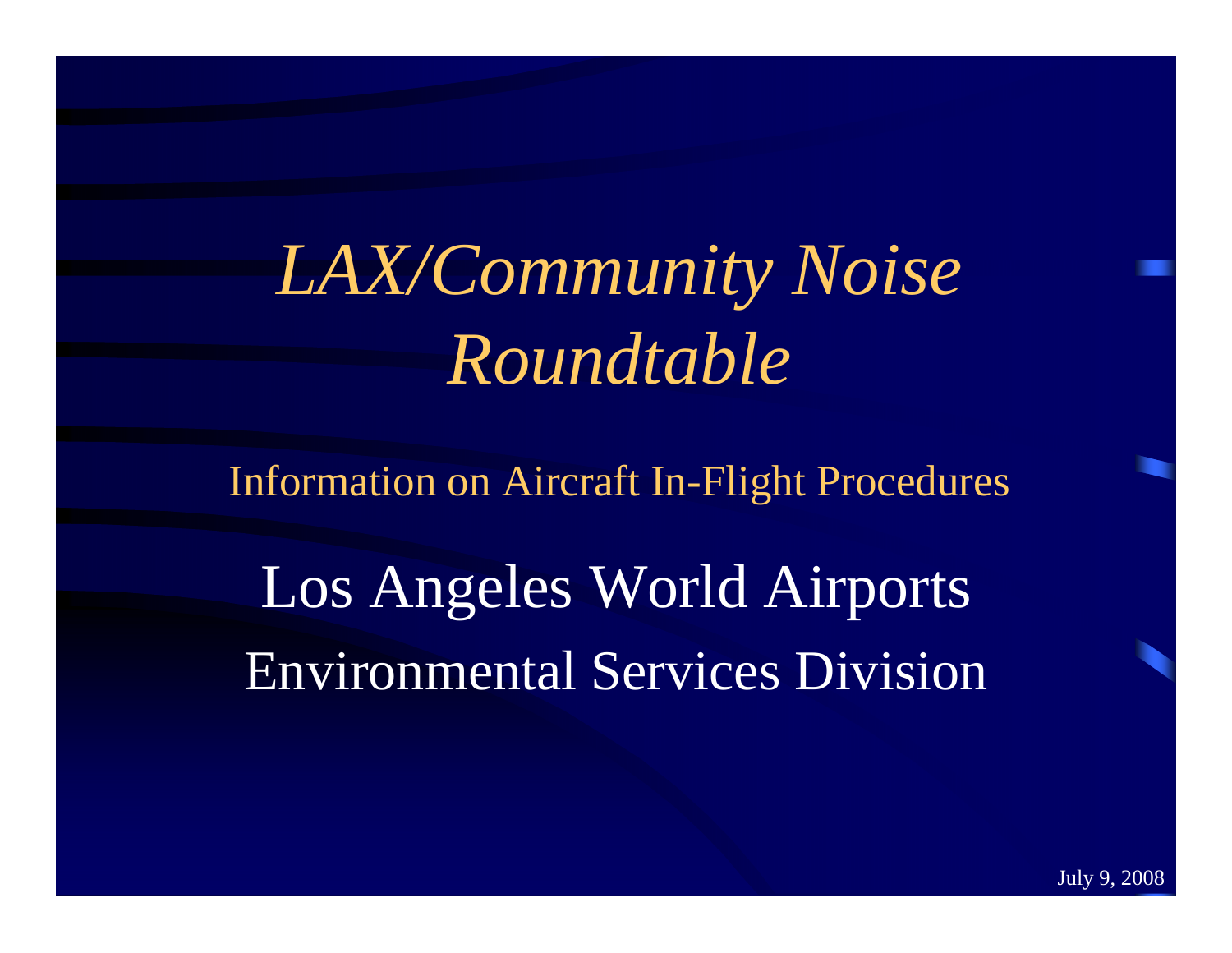# Overview

#### **Statistical information on the following operations:**

- •**Extended Downwind Approach**
- $\bullet$ **Short Turns**
- •**Go-arounds**
- •**East Departures**
- •**Early Turns**
- •**Loop Departures**
- •**Palos Verdes Overflights**

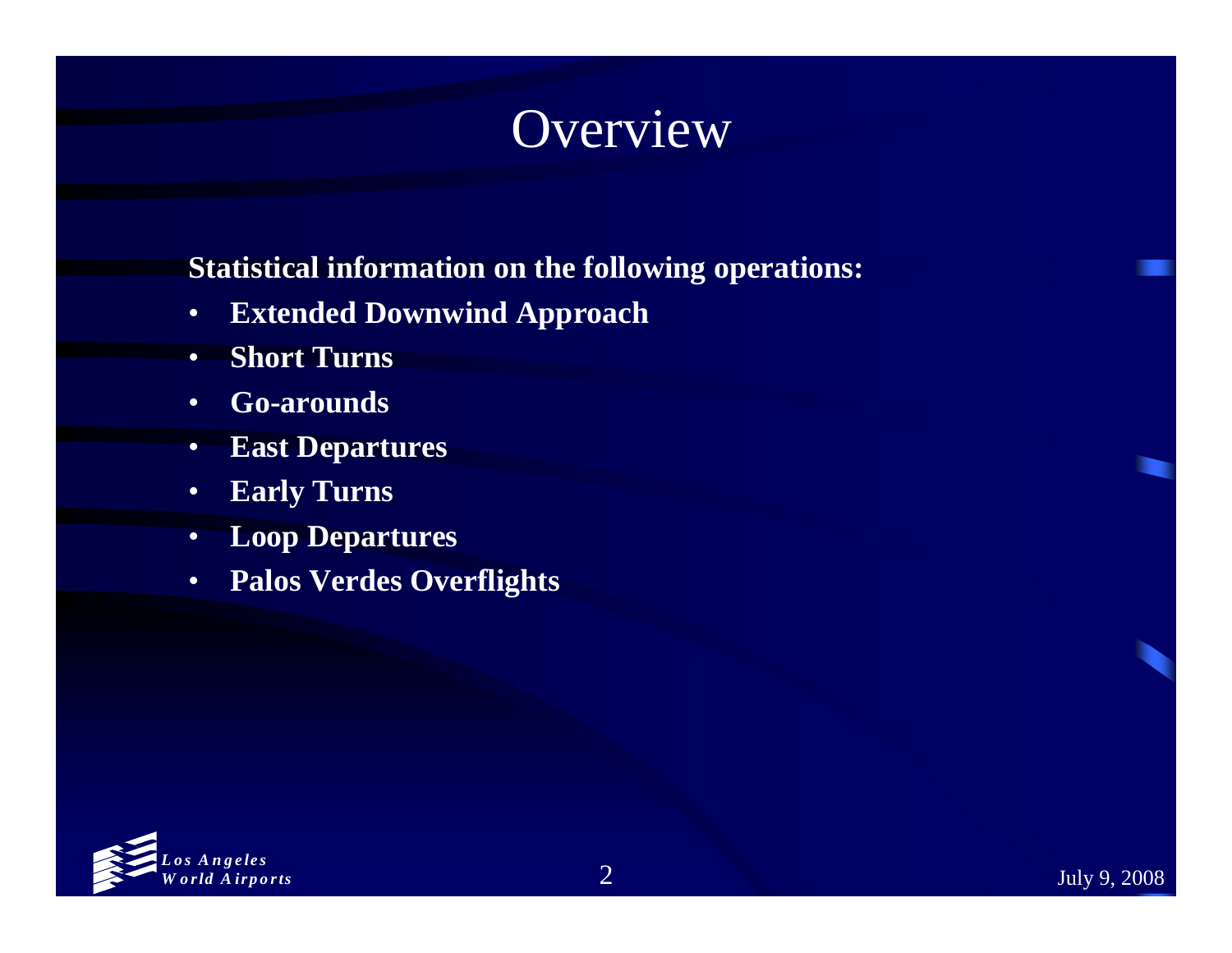#### Extended Downwind Approach

Monitoring north arrivals extending downwind over Monterey Park boundary







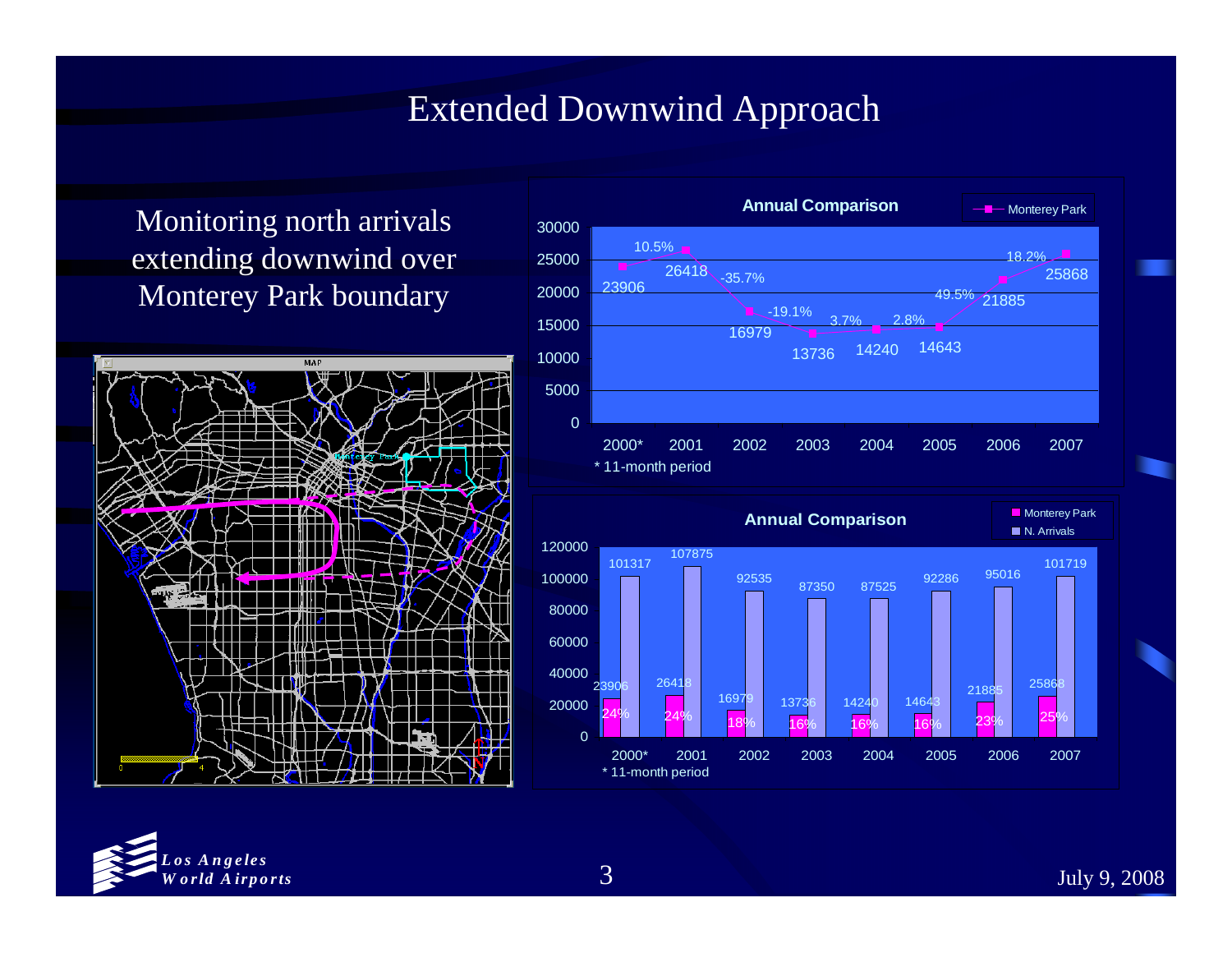#### Extended Downwind Approach





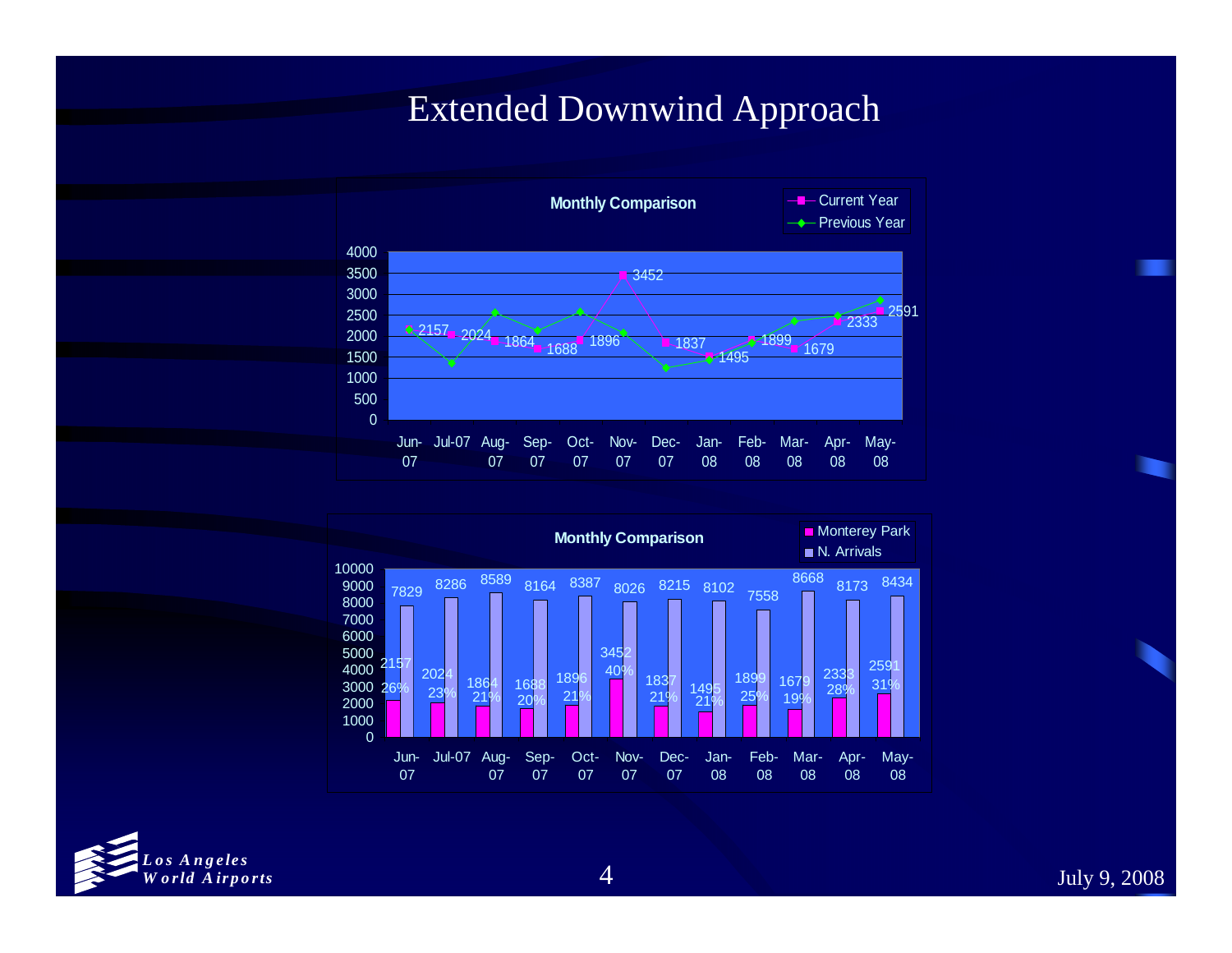#### Extended Downwind Approach May 2008

## Altitude over Monterey Park







*Los Angeles W orld Airports*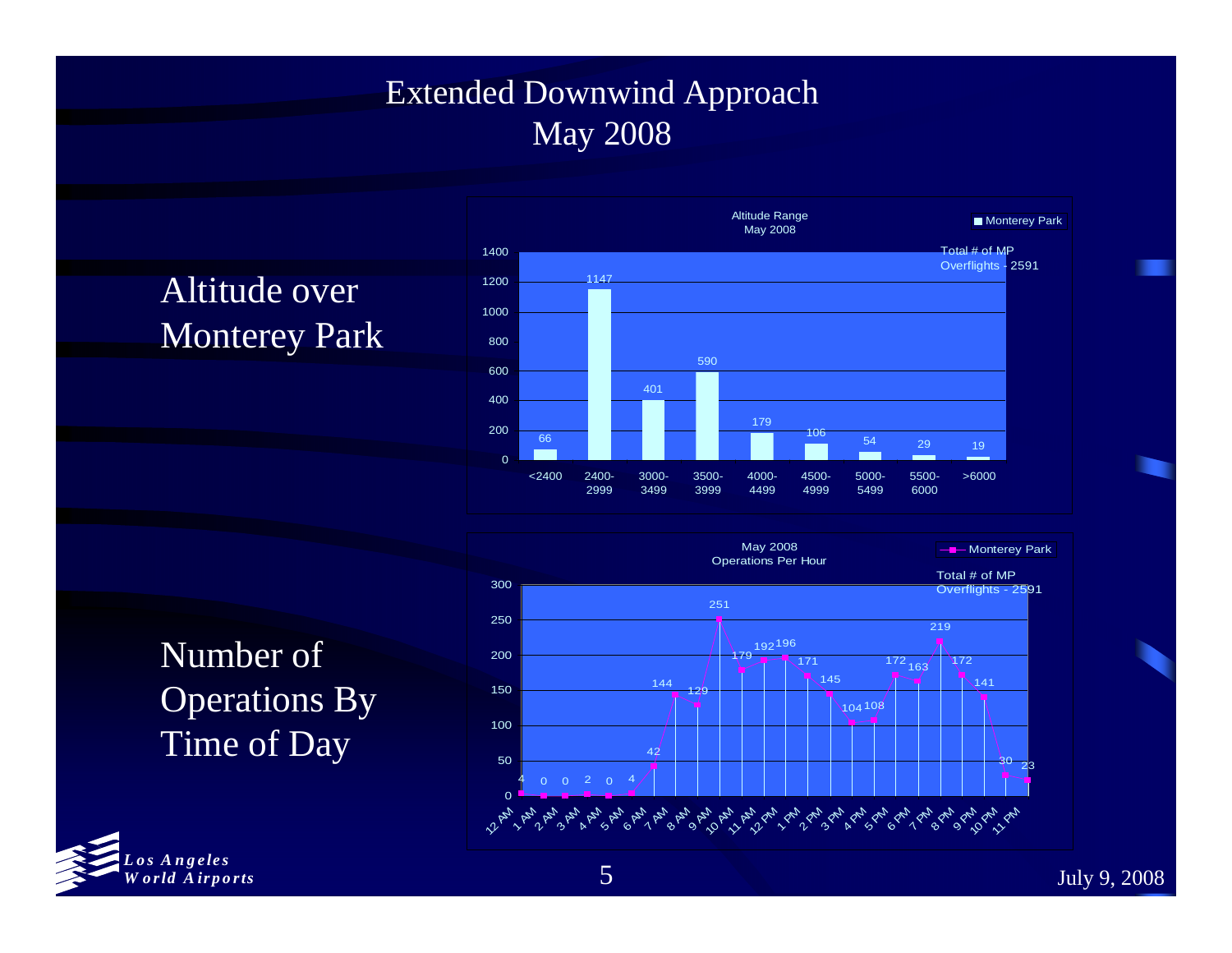#### Short Turn Arrivals

Arriving jet aircraft turning early prior to reaching the Harbor Freeway to land at LAX







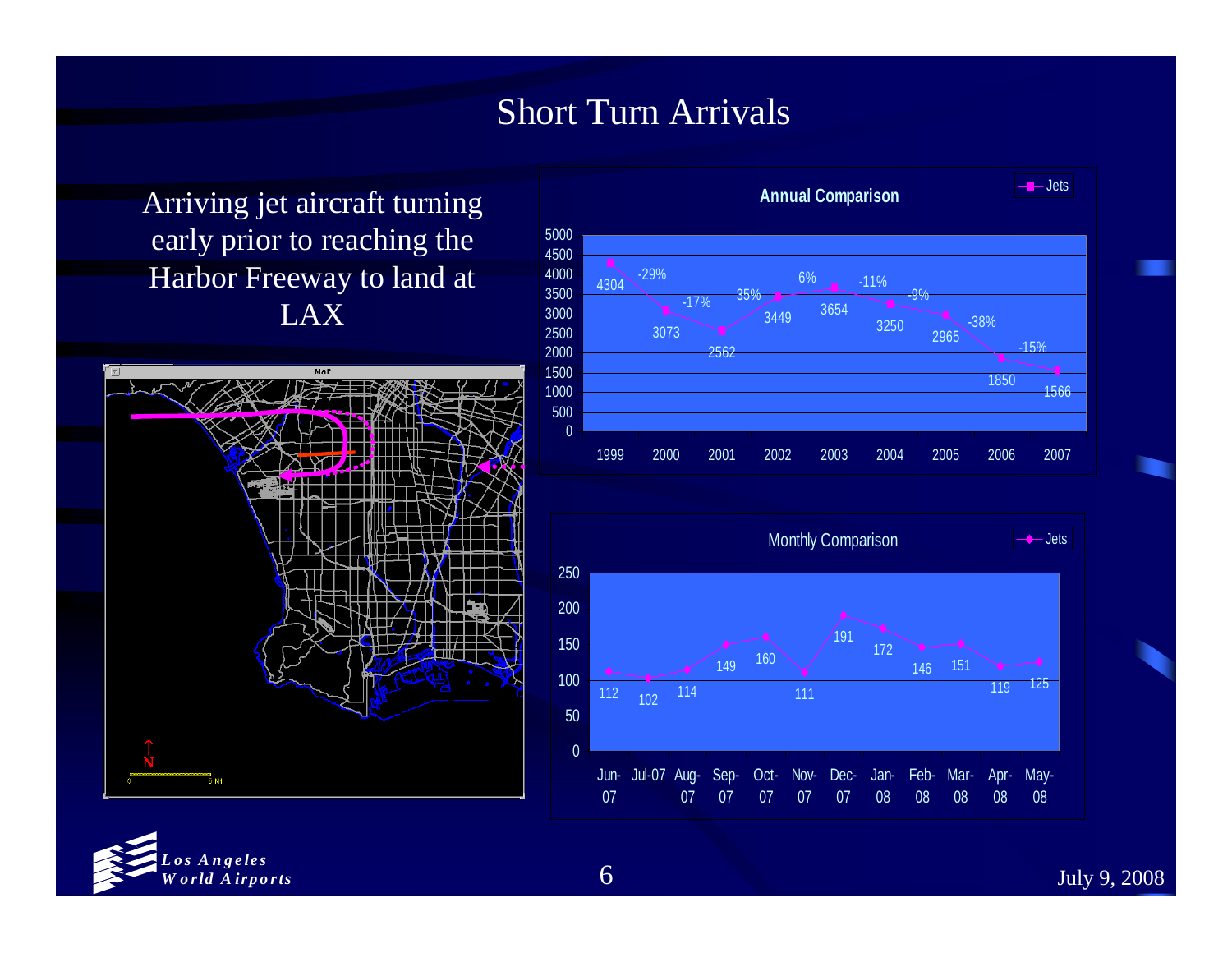Short Turn Arrivals – May 2008



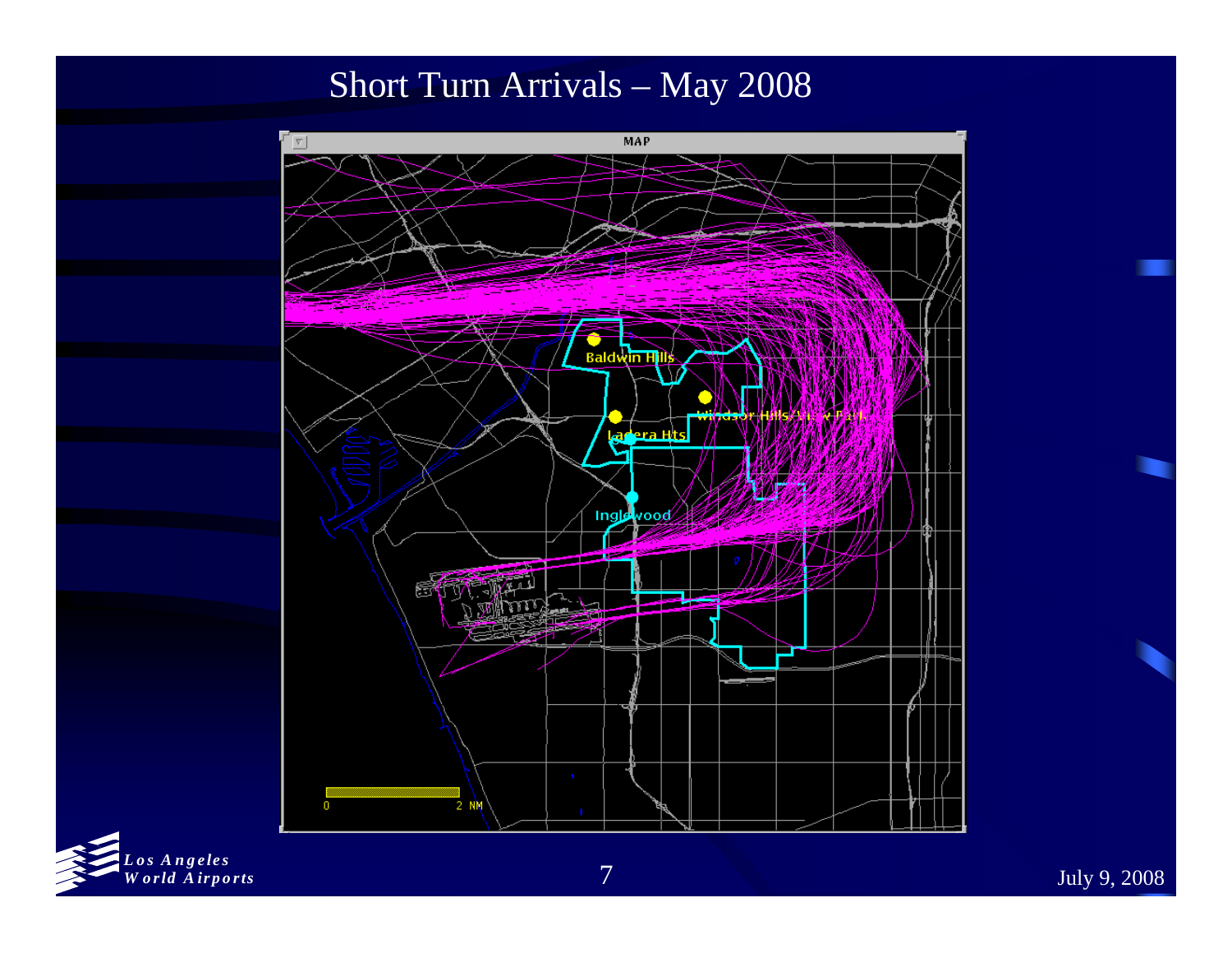#### Go-Arounds

Monitoring pilot or ATC initiated go-arounds or missed approaches





n- Jul- Aug- Sep- Oct- Nov- Dec- Jan- Feb- Mar- Apr- May-<br>7 07 07 07 07 07 08 08 08 08 08



8

Jun-07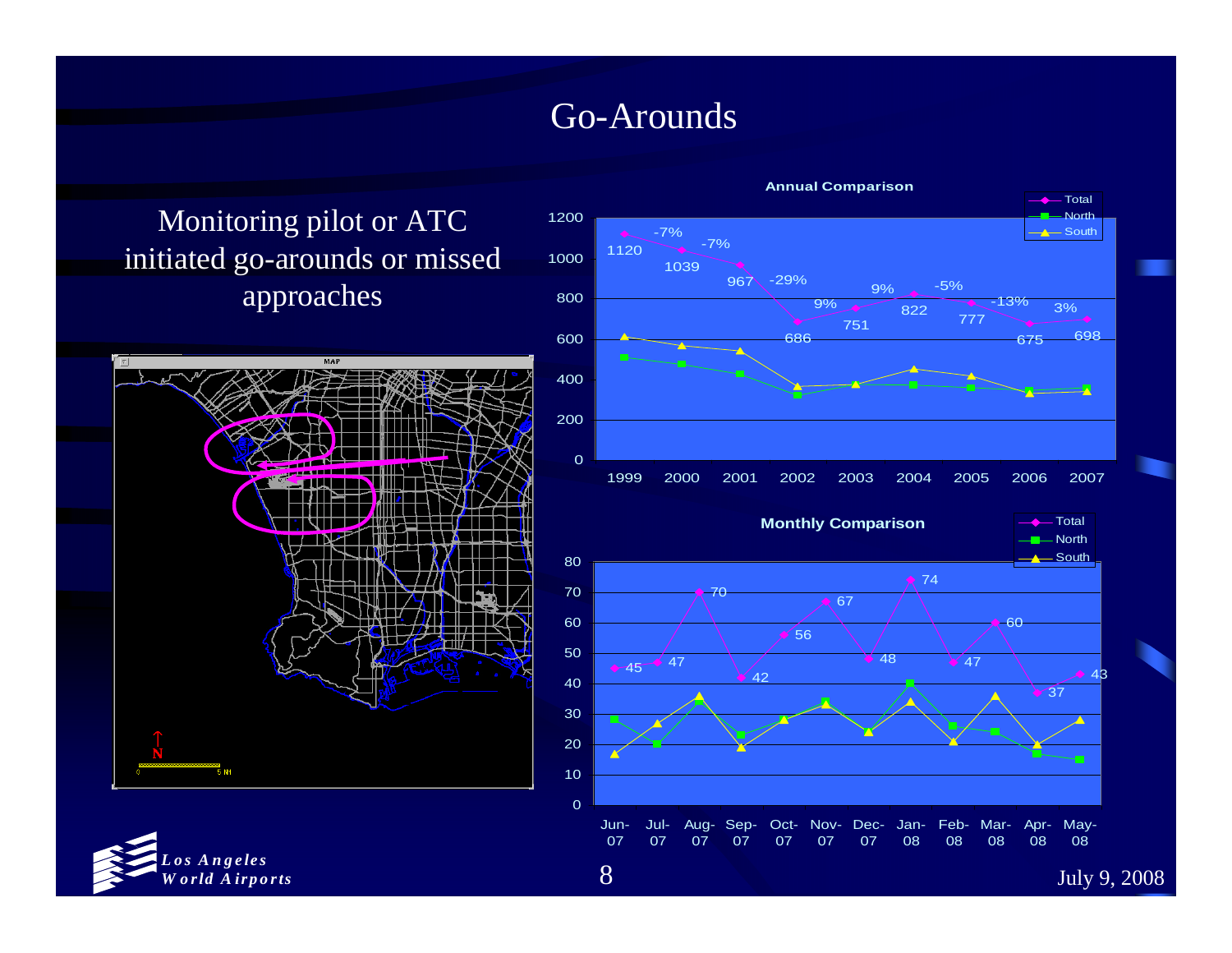## Non-Conforming East Departures Midnight to 6:30 AM

This report shows a summary of aircraft operations that depart to the east while the airport is still conducting westerly departures between midnight and 6:30 a.m. These individual easterly departures usually occur when the pilot of a heavy aircraft (e.g. B747s) determines that the tail wind is too great for the weight of the aircraft and requests to depart east into the wind for aircraft safety.



**Monthly Comparison**

#### **Annual Comparison**







July 9, 2008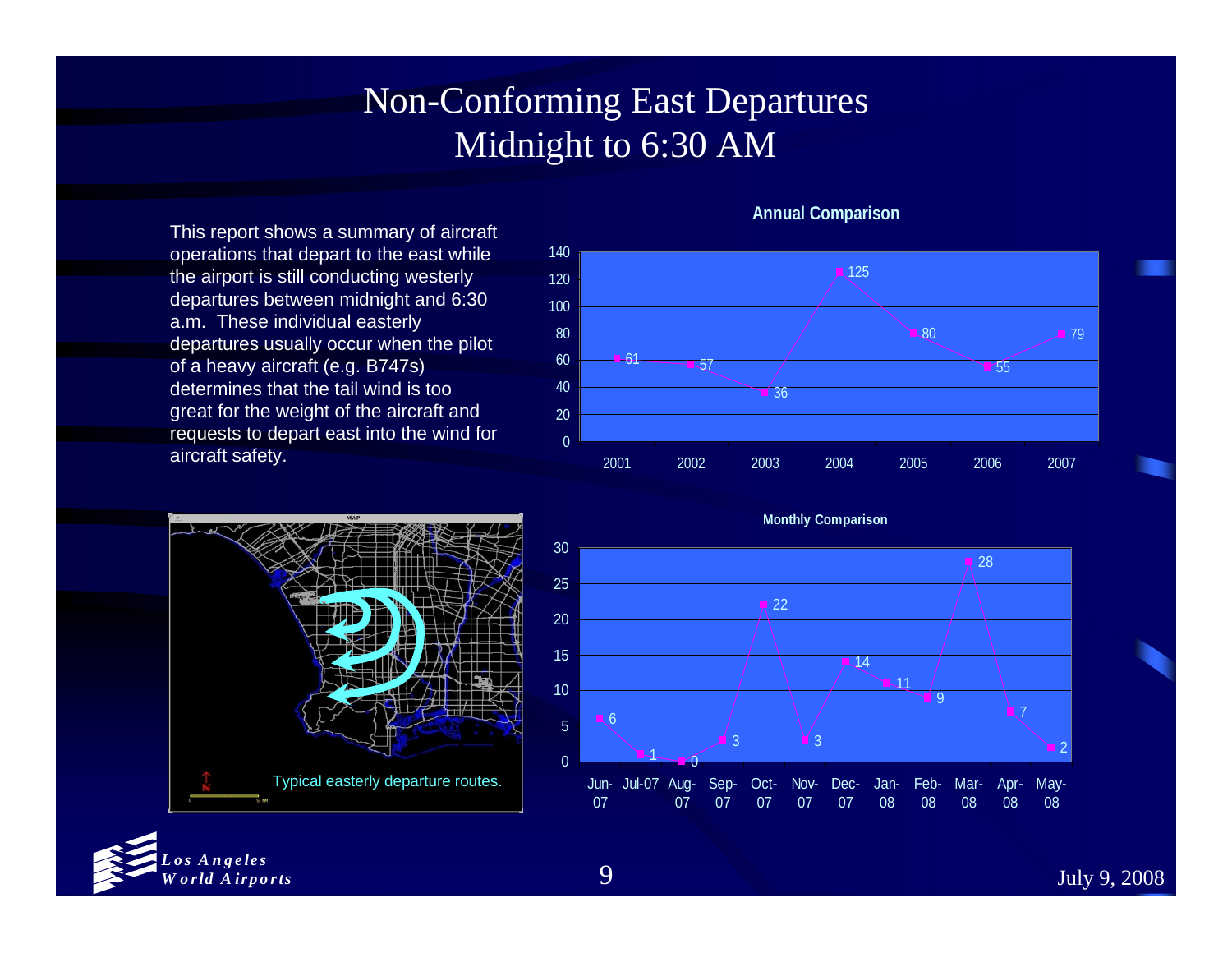#### Early Turn to the North

Aircraft departing to the ocean turn early prior to reaching the shoreline









July 9, 2008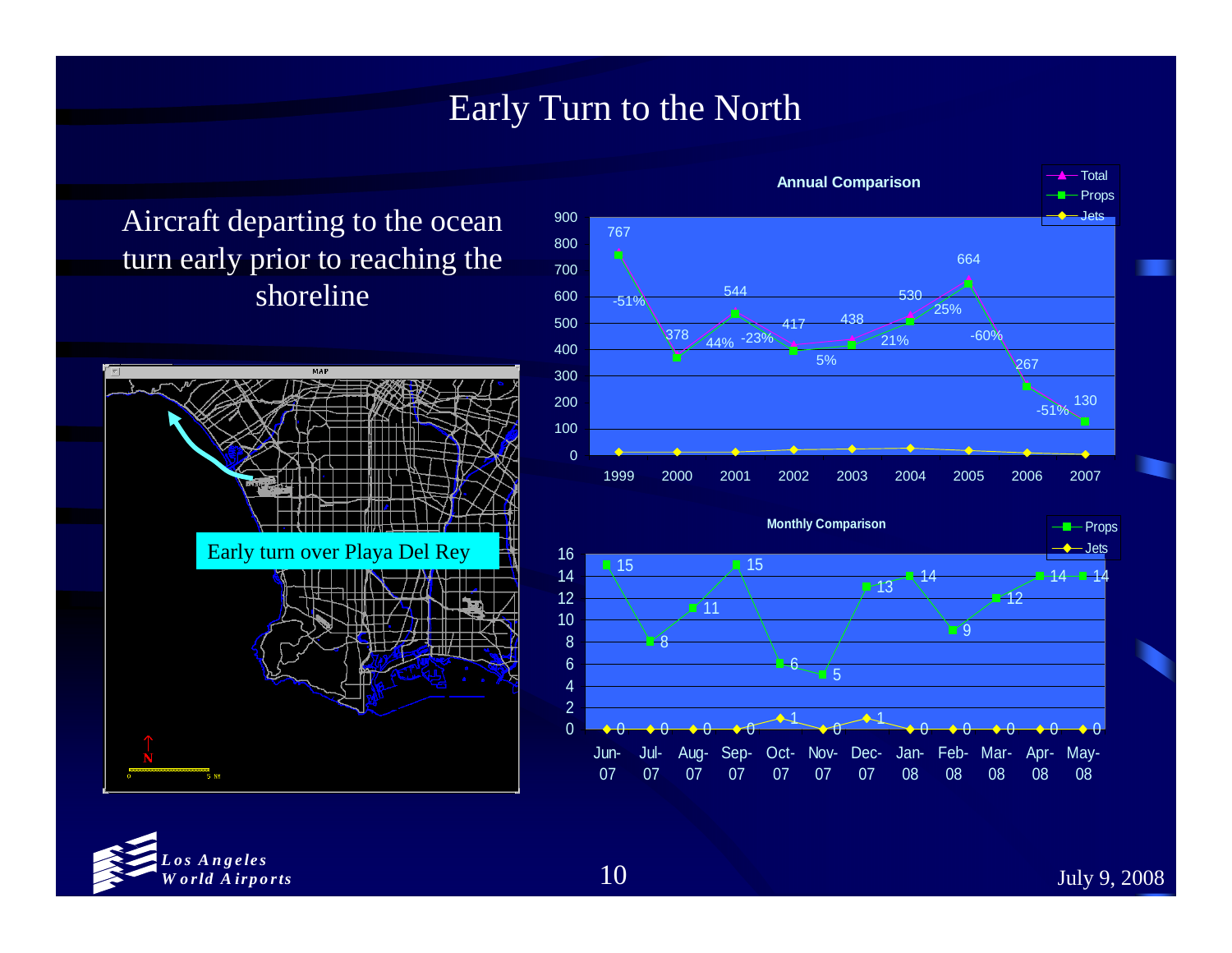#### Early Turn to the South

#### Aircraft departing to the ocean turn early prior to reaching the shoreline







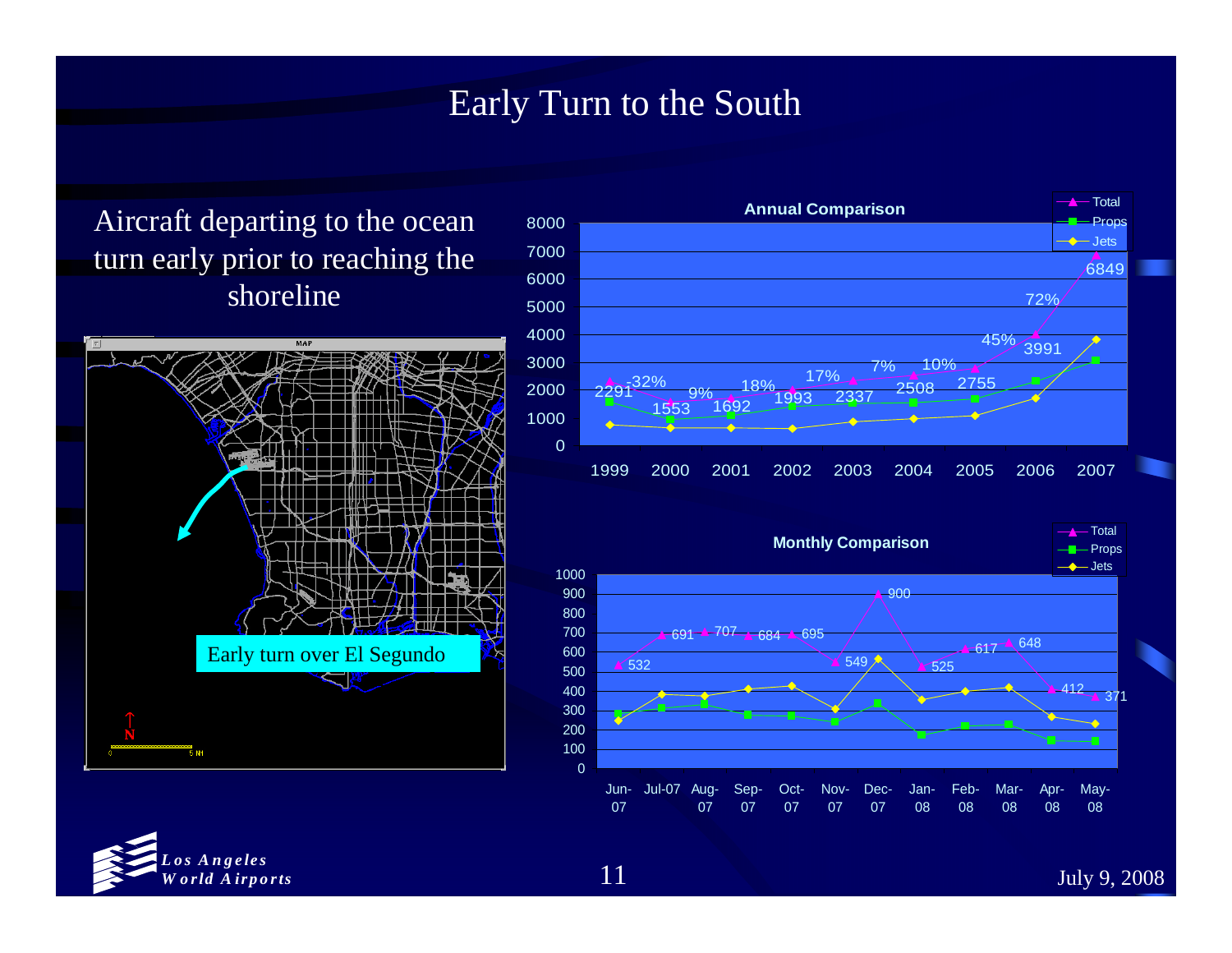## Early Turns Breakdown May 08

| <b>Total Early Turns Ops</b> | 385 |
|------------------------------|-----|
| <b>Hyperion Gate</b>         | 305 |
| El Segundo Gate              | 66  |
| <b>North Dunes Gate</b>      | 14  |

#### Early Turn Runway Utilization

| <b>Runway 25L</b> | 232              |
|-------------------|------------------|
| <b>Runway 25R</b> | $\overline{139}$ |
| Runway 24L        | 6                |
| Runway 24R        | 8                |



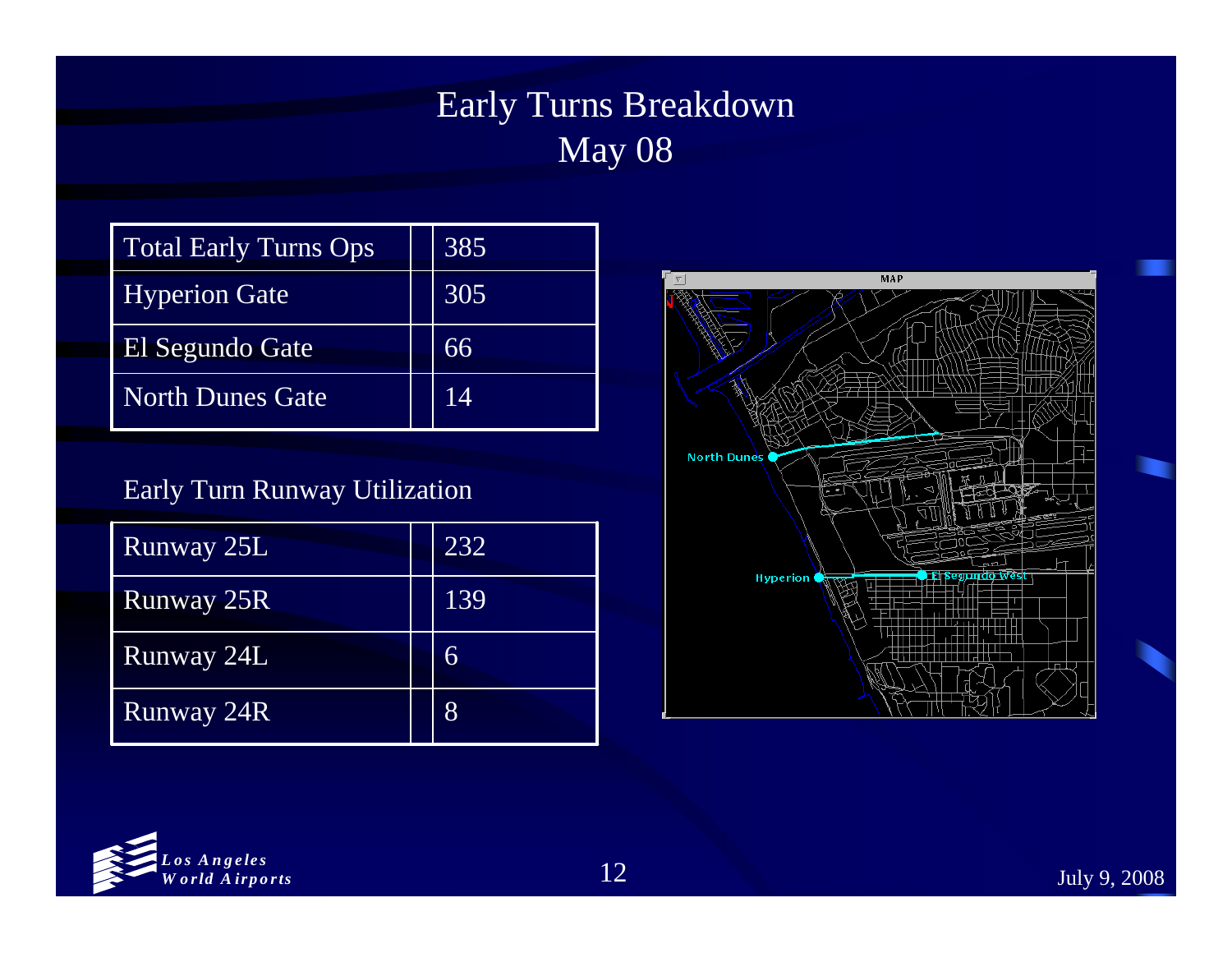## Sample Early Turns 5/6/2008 Tuesday



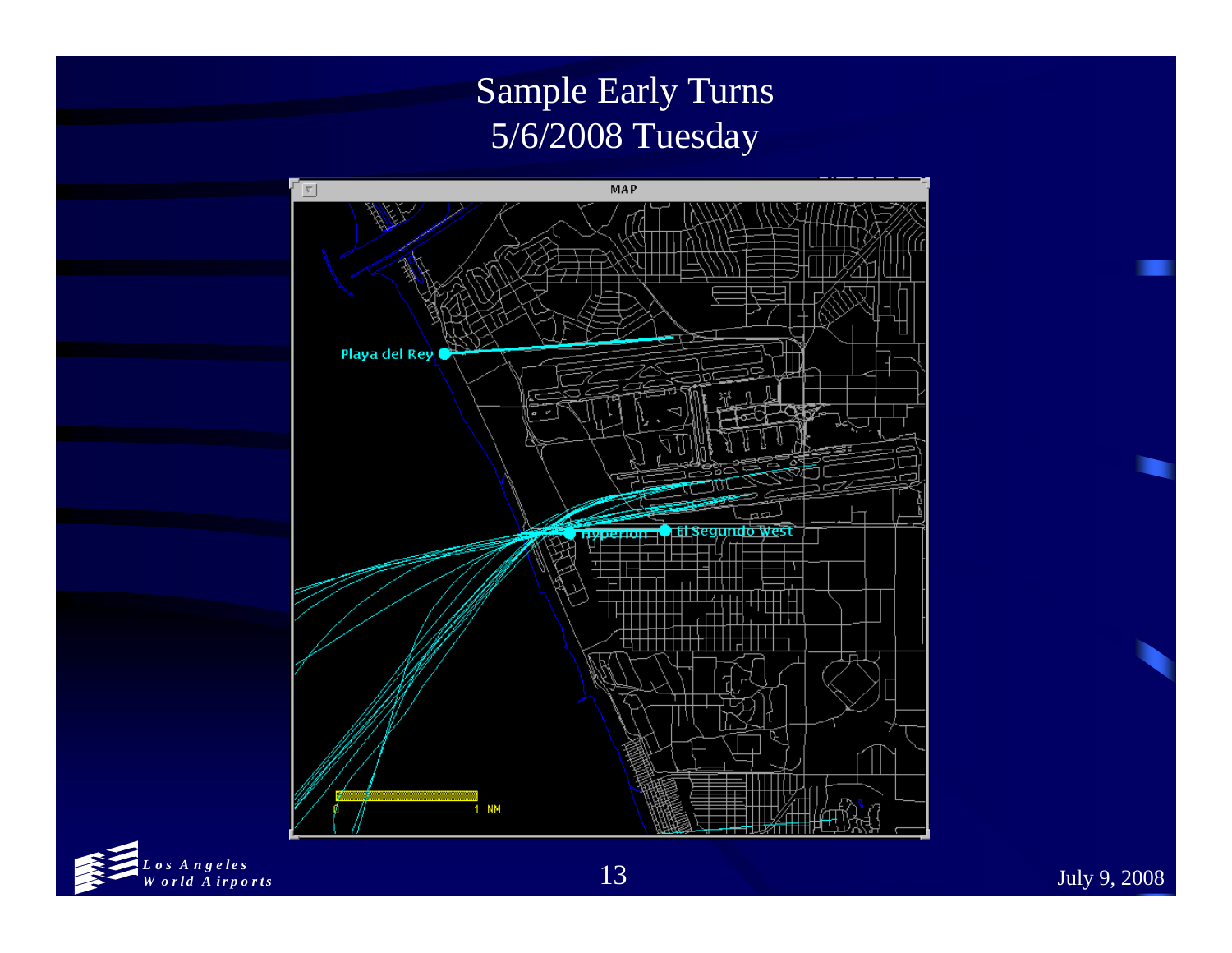## Sample Early Turns 5/10/2008 Saturday



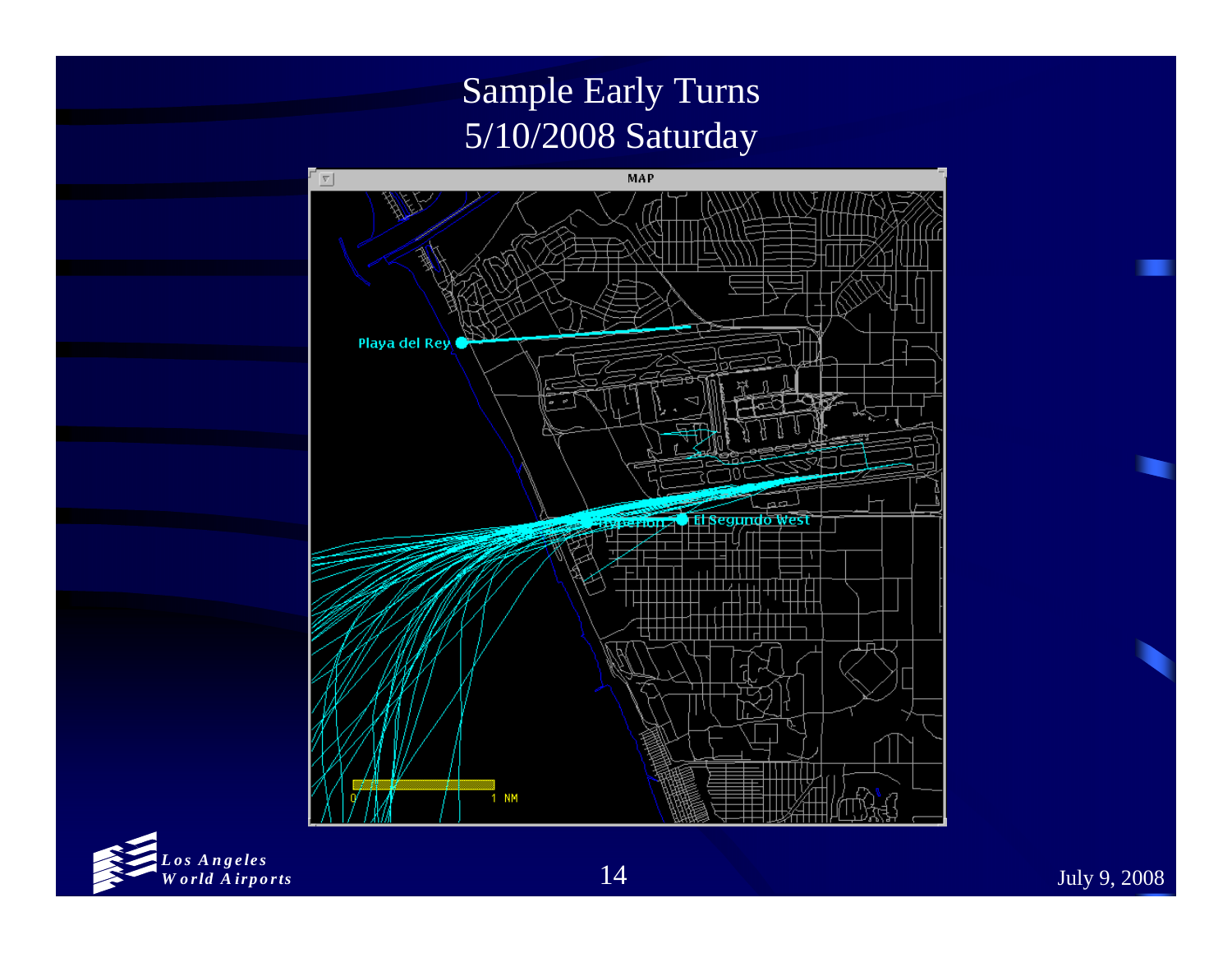#### Sample Missed Loop Departure



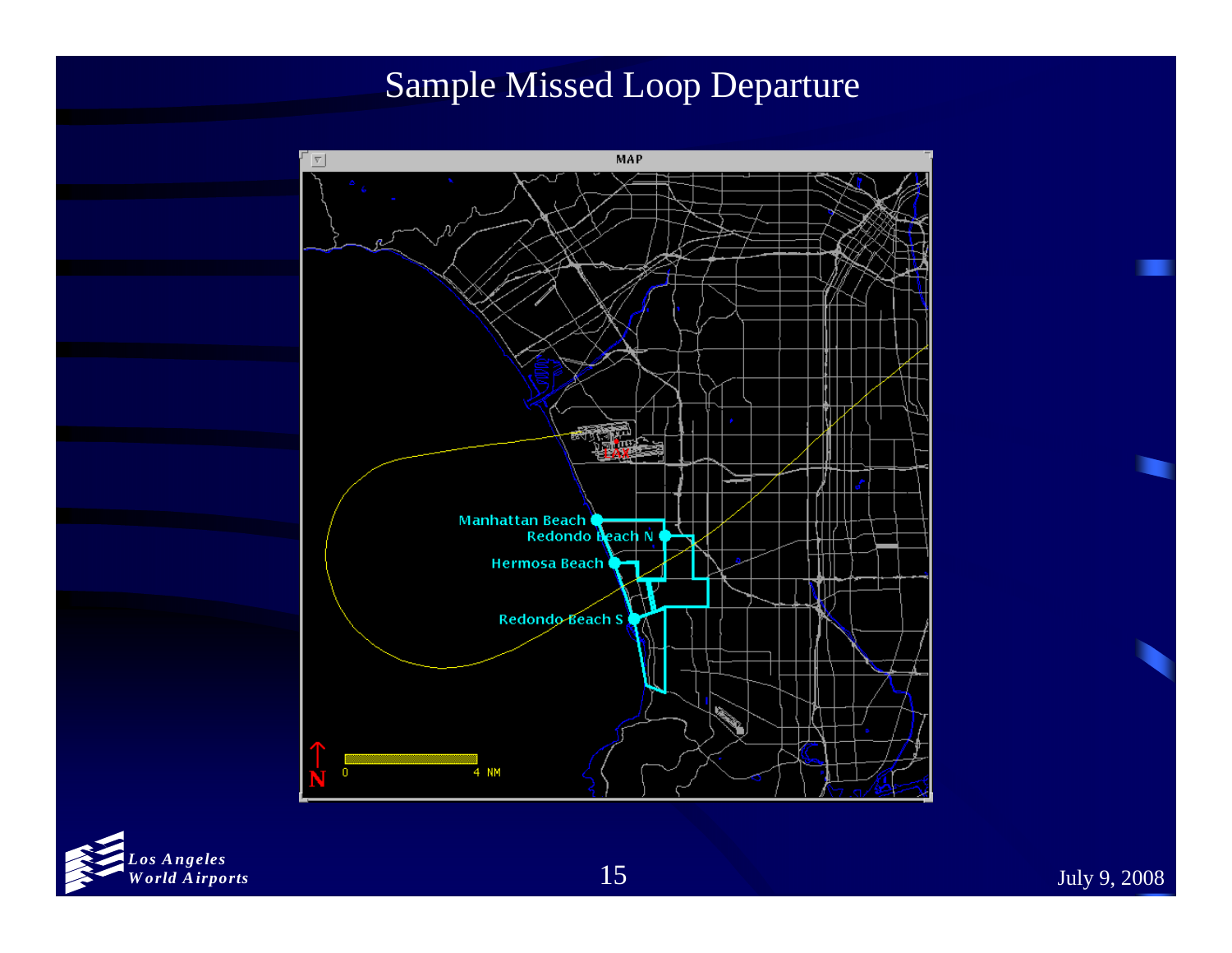#### Missed LAX Loop Departure – By Community

#### Monitoring loop departures overflying communities







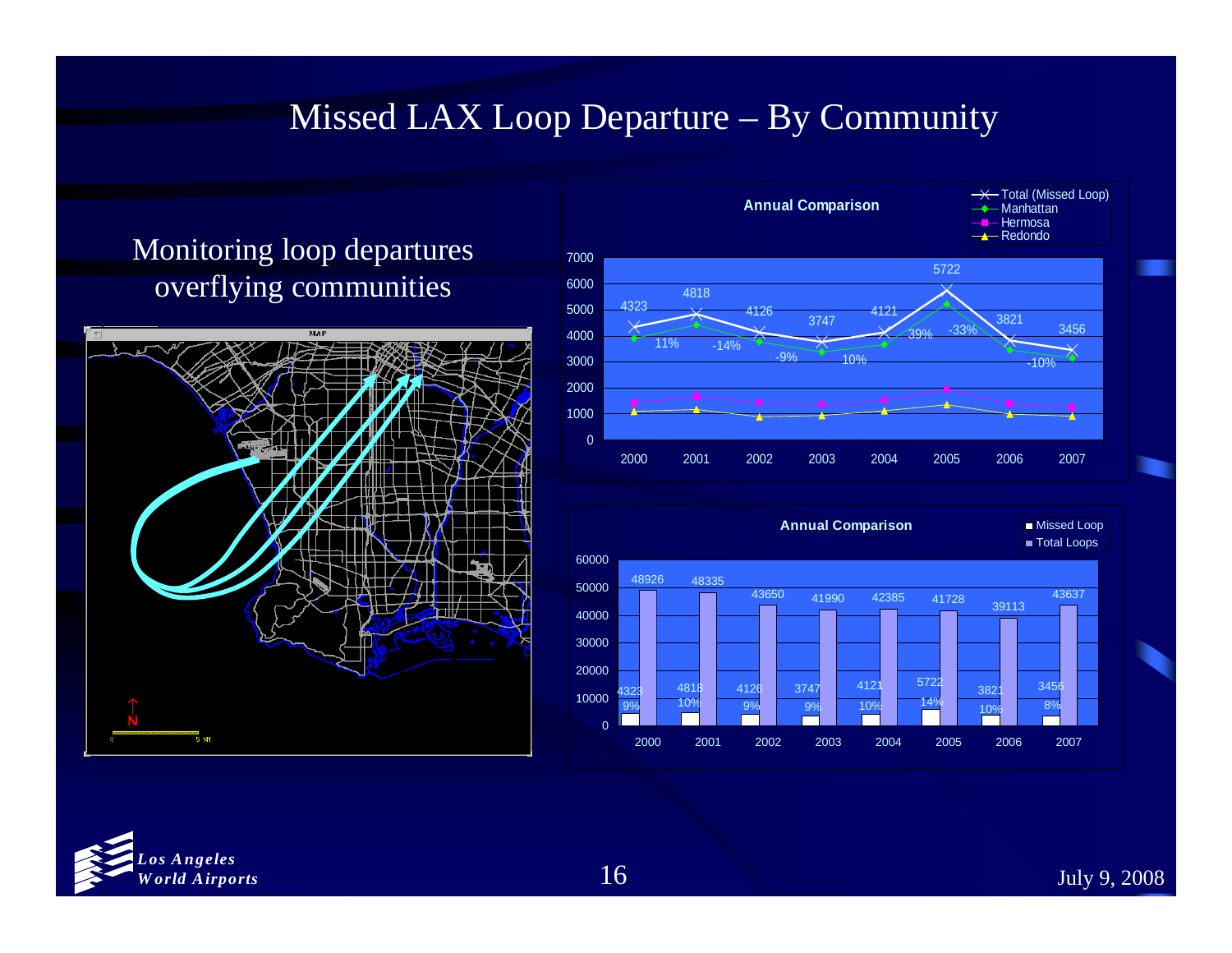#### Missed LAX Loop Departure – By Community





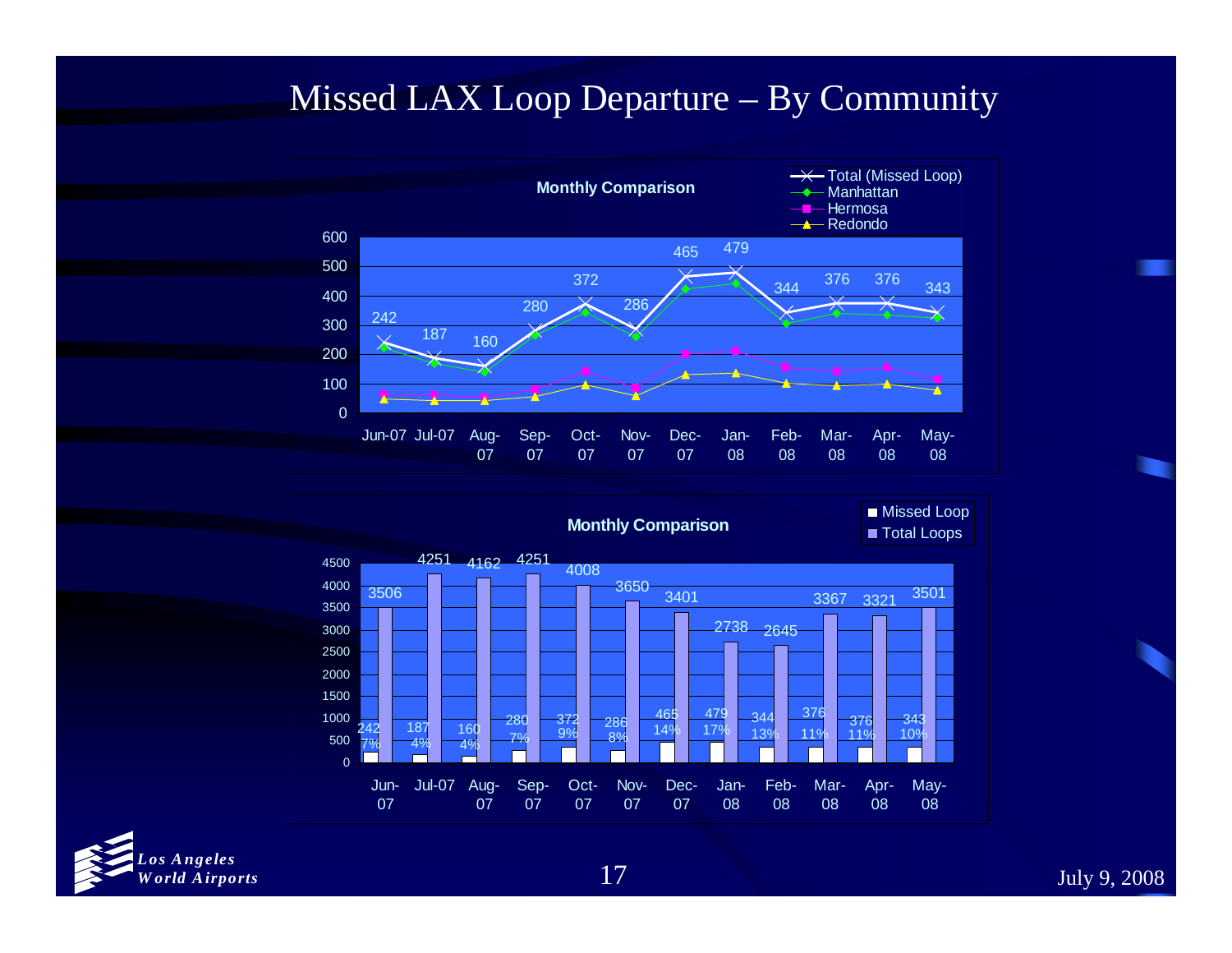#### Palos Verdes Peninsula – Turboprop Overflights

#### Monitoring southbound turboprops departing from LAX that overfly Peninsula